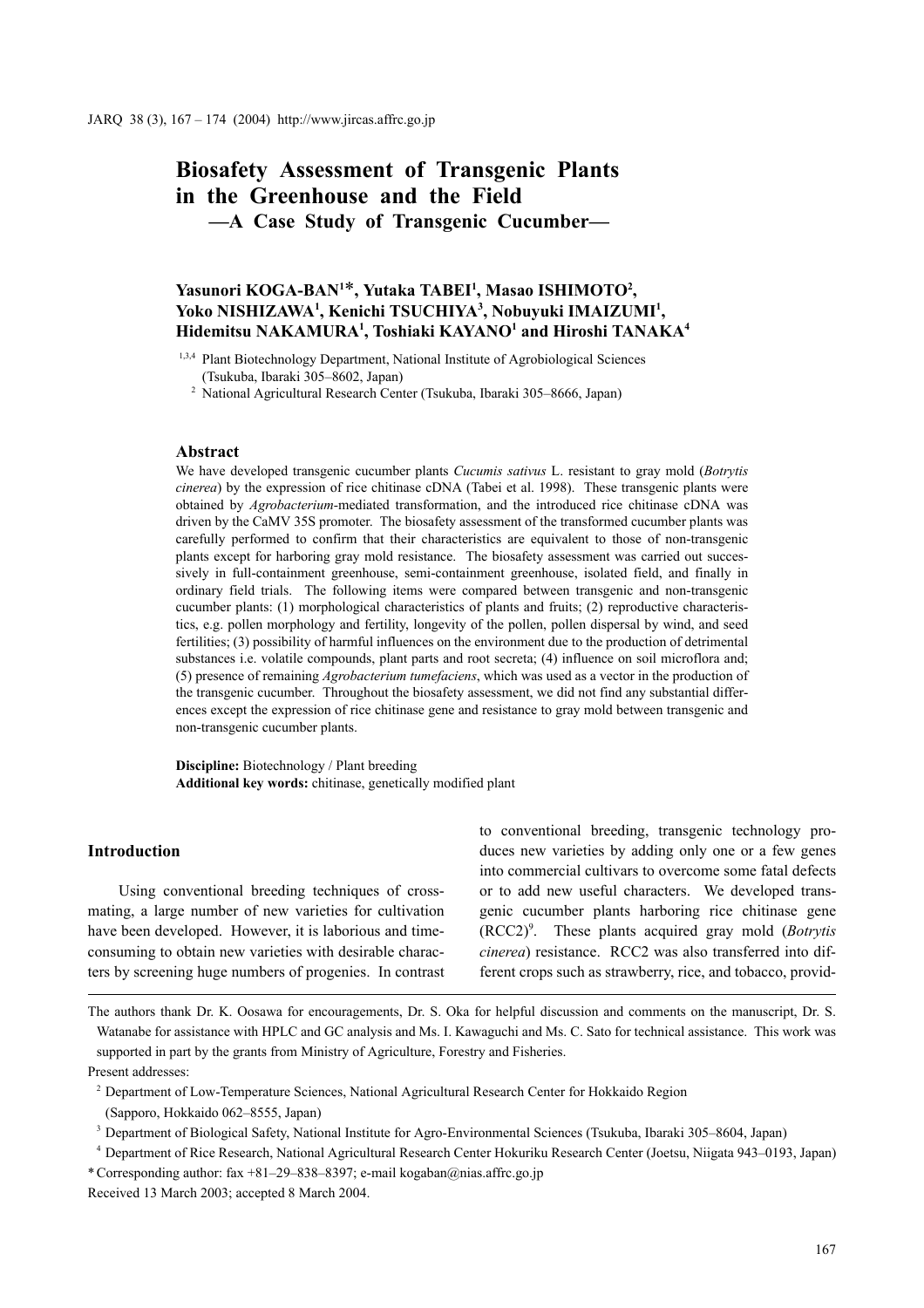ing resistance to bacterial diseases<sup>3,6,10</sup>.

It is difficult for transgenic plants to acquire unintended characteristics, however, we can not affirmatively deny the possibility that transgenic plants have a harmful effect on the environment. Therefore, the overall safety assessments of the transformants have to be carried out carefully<sup>4</sup>. In Japan, biosafety assessments of transgenic plants are carried out under regulatory guidelines including four stages: (1) full-containment greenhouse (FCG) trials; (2) semi-containment greenhouse (SCG) trials; (3) isolated field trials; and (4) ordinary field trials. The assessment in FCG and SCG are carried out according to the "Guideline for Recombinant DNA Experiments" by the Science and Technology Agency<sup>1</sup>. The biosafety assessment from isolated field to ordinary field trials is done according to the "Guidelines for the Application of Recombinant DNA Organisms" by the Ministry of Agriculture, Forestry and Fisheries<sup>2</sup>.

We previously performed biosafety assessment of the transgenic melon harboring virus coat protein gene<sup>7,8</sup>.

We performed biosafety assessment of the transgenic cucumber plants harboring rice chitinase gene. Here, we report the biosafety assessment on transgenic cucumber in FCG, SCG and isolated field trials.

# **Materials and Methods**

In Table 1, we listed all items for biosafety assessment. Some of these items that are not considered to have an important environmental effect, however, were excluded in this report.

### **1. Plant materials and vector**

Cucumber cv. 'Shimoshirazu' from Genebank, (MAFF, Japan) was used as the original plant in the transformation experiment. Three transgenic strains (CR-29,  $CR-32$ ,  $CR-33$ <sup>9</sup> which are highly resistant to gray mold were used for environmental risk assessment.

A binary vector, pBI121-RCC2, was constructed to replace the GUS gene of pBI121 with the cDNA of rice

| <b>Evaluation</b> items                                         | Full-containment<br>greenhouse | Semi-containment Isolated<br>greenhouse | field |
|-----------------------------------------------------------------|--------------------------------|-----------------------------------------|-------|
| 1. Confirmation of existence and expression of introduced genes |                                |                                         |       |
| (1) Existence of the selection marker gene                      | 0                              |                                         |       |
| (2) Existence of the rice chitinase gene                        |                                |                                         |       |
| (3) Expression of the rice chitinase gene                       |                                |                                         |       |
| (4) Resistance to gray mold disease                             |                                |                                         |       |
| 2. Morphological and growth characteristics                     |                                |                                         |       |
| (1) Morphological characteristics                               |                                |                                         |       |
| 3. Reproductive characteristics                                 |                                |                                         |       |
| (1) Pollen morphology                                           |                                |                                         |       |
| (2) Pollen fertility                                            |                                |                                         |       |
| (3) Pollen dispersal by wind                                    |                                |                                         |       |
| (4) Longevity of pollen                                         |                                |                                         |       |
| (5) Seed fertility                                              |                                |                                         |       |
| (6) Seed germination                                            |                                |                                         |       |
| (7) Cross compatibility with allied species                     |                                |                                         |       |
| (8) Pollen scattering range                                     |                                |                                         |       |
| (9) Perenniality                                                |                                |                                         |       |
| 4. Production of allelochemical-like substances                 |                                |                                         |       |
| (1) Phenolic acids produced in leaves and stems                 |                                |                                         |       |
| (2) Phenolic acids released from roots                          |                                |                                         |       |
| (3) Production of volatile compounds                            |                                |                                         |       |
| (4) Influence of soil to succeeding crop                        |                                |                                         |       |
| 5. Effect to ecosystem                                          |                                |                                         |       |
| (1) Influence on soil microflora                                |                                |                                         |       |
| (2) Survey of flower visiting entomofauna                       |                                |                                         |       |
| 6. Residual Agrobacterium as vector                             | ∩                              |                                         |       |

**Table 1. Items for biosafety assessment on transgenic cucumber**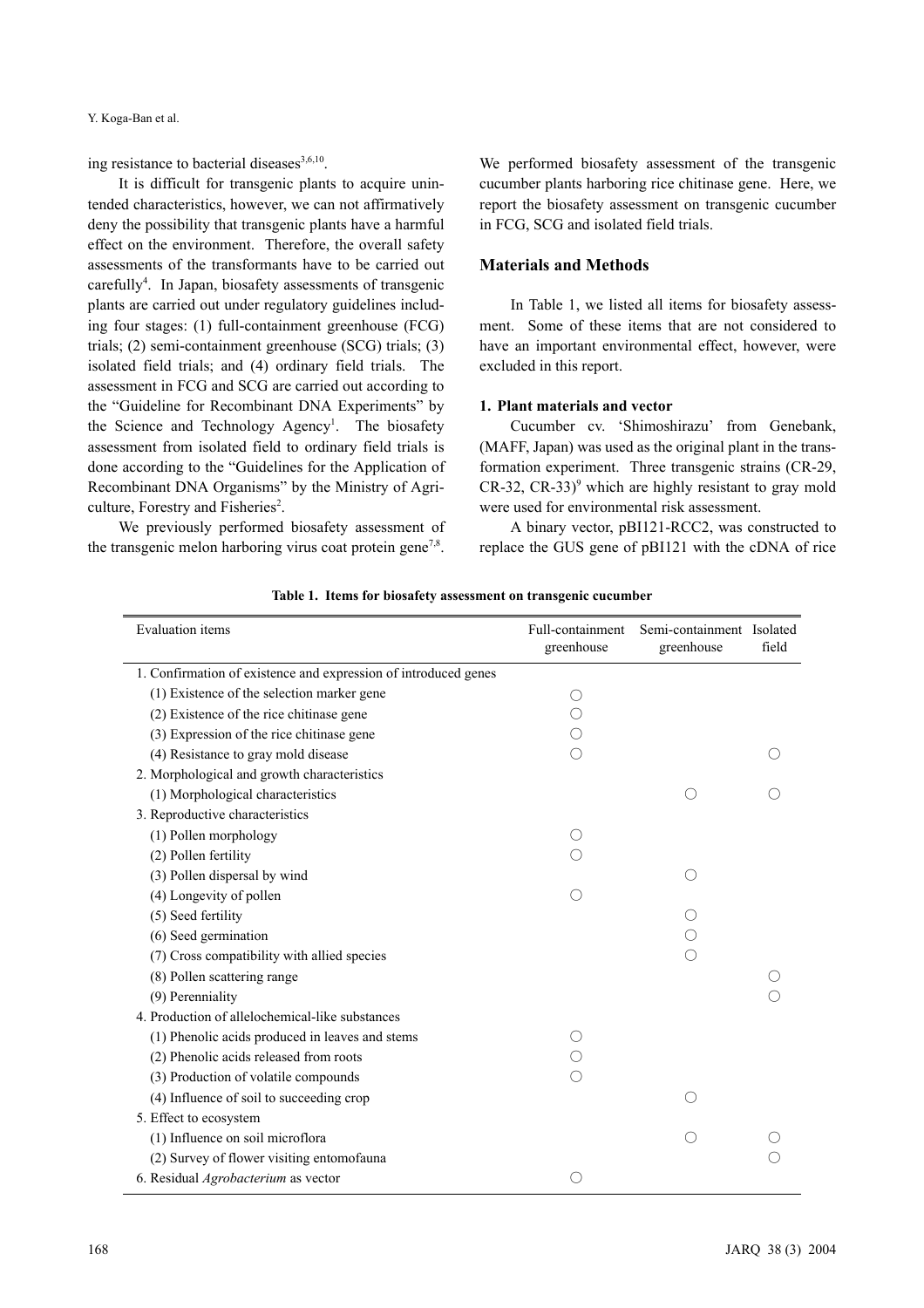chitinase gene<sup>5</sup>. pBI121-RCC2 was integrated into the *Agrobacterium tumefaciens* LBA4404 and used as a vector.

# **2. Pollen morphology, pollen fertility, and pollen longevity**

To observe pollen morphology and fertility, pollen was stained with acetocarmine. Morphological differences and stain degree of pollen were compared between transgenic cucumber and non-transgenic cucumber plants. To observe pollen longevity, pollen was placed on a media plate containing sucrose (80 g/L), boric acid (100 mg/L), Ca(NO<sub>3</sub>),  $\cdot$  4H<sub>2</sub>O (600 mg/L), and Gelrite (2 g/L) (pH 7.3) at 20°C. Germination rate was observed after 2, 4, 6, 8, 10, 30, and 54 h.

# **3. Detection of allelochemical-like substances using biological assay and chromatographical analysis**

(1) Bioassay of allelochemical-like substances from leaves and stems

Transgenic cucumber and non-transgenic cucumber plant parts (leaves and stems) were crushed and crude extracts were prepared. The germination rate of broccoli seeds (*Brassica oleracea* L.) in these crude extracts was measured after one-week of incubation. Thirty broccoli seeds were used for one experiment.

(2) Bioassay of allelochemical-like substances from roots

Transgenic cucumber and non-transgenic cucumber plants were grown in soil. After two weeks growth, soil filtrate was collected. The germination rate of broccoli seeds was observed using this filtrate as previously described.

(3) Bioassay of volatile compounds

Transgenic cucumber and non-transgenic cucumber plants of 2 to 3 leaf stage were placed in plant boxes. Broccoli seeds were put on wetted paper in a dish and then placed in a cucumber plant box, closed tightly and the germination rates of broccoli seeds were scored.

(4) Chromatographical comparison of leaf and stem products

Transgenic cucumber and non-transgenic cucumber plants were crushed and extracted by ethanol, and these extracts were analyzed by high pressure liquid chromatography (HPLC). Shimadzu LC-4A HPLC with a Toso TSK gel ODS-80TM (4.6 mm × 250 mm) column was employed. The separation medium consisted of solution A (acetonitrile :  $H_2O$  : acetic acid =10 : 89 : 1) and solution B, acetonitrile. Gradient condition was linear and flow rate was 1.0 mL/min.

(5) Chromatographical comparison of root secreta

Transgenic cucumber and non-transgenic cucumber plants were soaked and grown in distilled water. After 8 days, the water was analyzed by high pressure liquid chromatography.

(6) Chromatographical comparison of volatile compounds

Transgenic cucumber and non-transgenic cucumber plants were grown in tightly wrapped flasks. After 12 days growth the volatile phase in each flask was applied to gas chromatography using a Shimadzu GC-8A gas chromatograph. A Porapak Q (50/80, 3 mm  $\times$  1 mm) column was employed. The temperature of the sample loading chamber and column were 210°C and 150°C, respectively.

# **4. Effect of transgenic cucumber-cultivated soil on succeeding crop**

Cultivated soil of transgenic and non-transgenic cucumber plants were used for succeeding broccoli planting. Germination rate, plant length and fresh weight were measured at 18 days after sowing.

# **5. Detection of residual** *Agrobacterium tumefaciens* **from transgenic plants**

Crude extracts of transgenic and non-transgenic cucumber were prepared in ten-fold serial dilution and spread onto AB medium (amounts per liter:  $K_2HPO_4$  3 g, NaH<sub>2</sub>PO<sub>4</sub> 1 g, NH<sub>4</sub>Cl 1 g, MgSO<sub>4</sub> 300 mg, KCl 1 mg, CaCl, 1 mg,  $FeSO<sub>4</sub> 2.5$  mg, glucose 5.5 g (pH 7.2), agar 15 g) containing 50 mg/L kanamycin, 40 mg/L rifampicin and 500 mg/L streptomycin.

### **Results and Discussion**

### **1. Confirmation of existence and expression of introduced genes**

Three items of Table 1, (1) existence of the selection marker gene, (2) existence of the rice chitinase gene, and (3) expression of the rice chitinase gene were confirmed and reported in a previous paper<sup>9</sup>. The results of  $(4)$ resistance to gray mold disease are described below.

We examined 20 independent transgenic cucumber lines, and found three types of sensitivity to gray mold, i.e. highly resistant (non-extensible lesion), intermediately resistant (weak extensible lesion), and sensitive (extensible lesion) (Table 2). Susceptibility to gray mold infection was evaluated in terms of lesion type, which was measured 4 days after the inoculation in three independent trials.

A CR-32 transgenic plant was self-pollinated and the progenies were examined for resistance to gray mold. Out of 68 plants, resistant and sensitive plants to gray mold were 50 and 18, respectively. The result agreed statistically with a 3:1 segregation ratio of one locus trans-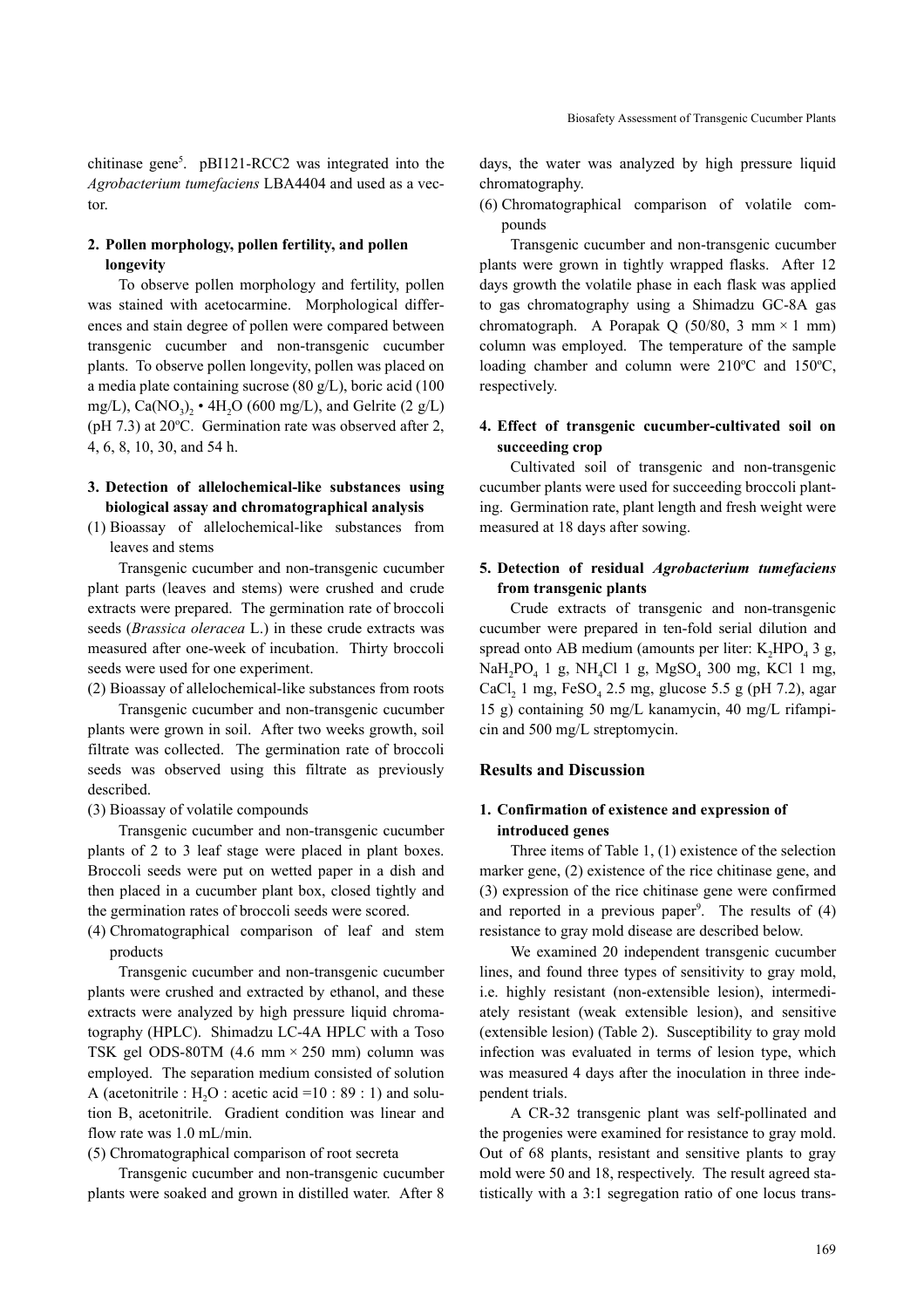| Resistance              | Lesion diameter <sup>a)</sup> (mm) | Transgenic cucumber strain                                             |
|-------------------------|------------------------------------|------------------------------------------------------------------------|
| High resistance         | $\leq 5$                           | CR-29, 32, 33                                                          |
| Intermediate resistance | $5 - 10$                           | $CR-1, 3, 4, 6, 8, 31, 34$                                             |
| Sensitive               | >10                                | CR-15, 18, 20, 37, 42<br>Shimoshirazu <sup>b)</sup><br>Sagamihanjirob) |

**Table 2. Susceptibility of transgenic cucumber plants harboring the rice chitinase cDNA (RCC2) to** *Botrytis cinerea* **infection**

a): Diameter of lesion was measured after 4 days of infection.

b): Non-transgenic cucumber.

|  | Table 3. Comparison of pollen fertility* between transgenic and non-transgenic cucumber plants |  |  |
|--|------------------------------------------------------------------------------------------------|--|--|
|  |                                                                                                |  |  |

|                  | Transgenic      | Non-transgenic |
|------------------|-----------------|----------------|
| Fertility $(\%)$ | $78.1 \pm 12.0$ | $74.2 \pm 7.7$ |
|                  |                 |                |

\*: Pollen fertility represents stained ratio to total (ca. 200) pollen. Data indicate average and standard deviation of 3 replications.

|  |  |  | Table 4. Comparison of pollen longevity on media plate between transgenic and non-transgenic cucumber plants |  |
|--|--|--|--------------------------------------------------------------------------------------------------------------|--|
|  |  |  |                                                                                                              |  |
|  |  |  |                                                                                                              |  |
|  |  |  |                                                                                                              |  |

| Time of pollen collection | Hours after sampling | Germination $(\frac{9}{0})^a$ |                         |  |
|---------------------------|----------------------|-------------------------------|-------------------------|--|
|                           |                      | Transgenic cucumber           | Non-transgenic cucumber |  |
| 7:30                      | 0                    | 29                            | 36                      |  |
| 9:30                      |                      | 30                            | 37                      |  |
| 11:30                     | 4                    | 38                            | 41                      |  |
| 13:30                     | 6                    | 45                            | 43                      |  |
| 15:30                     | 8                    | 37                            | 34                      |  |
| 17:30                     | 10                   | 12                            | 19                      |  |
| next day $13:30$          | 30                   | 16                            |                         |  |
| two days later 9:30       | 54                   | 0                             | 0                       |  |

a): About 200–300 pollen were employed for each time.

duction at the 1% significance level by  $\chi$ -square test.

#### **2. Morphological and growth characteristics**

(1) Morphological characteristics

Morphological and physiological characters of cucumber between transgenic and non-transgenic cucumber plants were compared. There was no obvious difference in morphological characters of leaf, stem, flower, fruit, and plant type between transgenic and non-transgenic plant (Fig. 1). There was no meaningful change in growth speed, flowering date and other developmental characters (data not shown).

### **3. Reproductive characteristics**

(1) Pollen morphology

The pollen size and shape of transgenic and nontransgenic plants were found to be similar and the diameter of both was approximately 50–60  $\mu$ m (Fig. 2). (2) Pollen fertility

The difference in pollen fertility was measured by staining with acetocarmine. There was no meaningful difference between transgenic and non-transgenic cucumber in pollen fertility (Table 3).

(3) Pollen dispersal by wind

The array of 10 pots of transgenic plants was placed 50 cm apart from the array of 8 pots of non-transgenic plants and possible spontaneous pollinations between them were examined. After 35 days of flowering, cucumber plants were harvested to examine the seed setting. No seed setting was found in transgenic or nontransgenic cucumber plants. It is common for entomorphilous flowers not to set seed in a closed greenhouse without insects.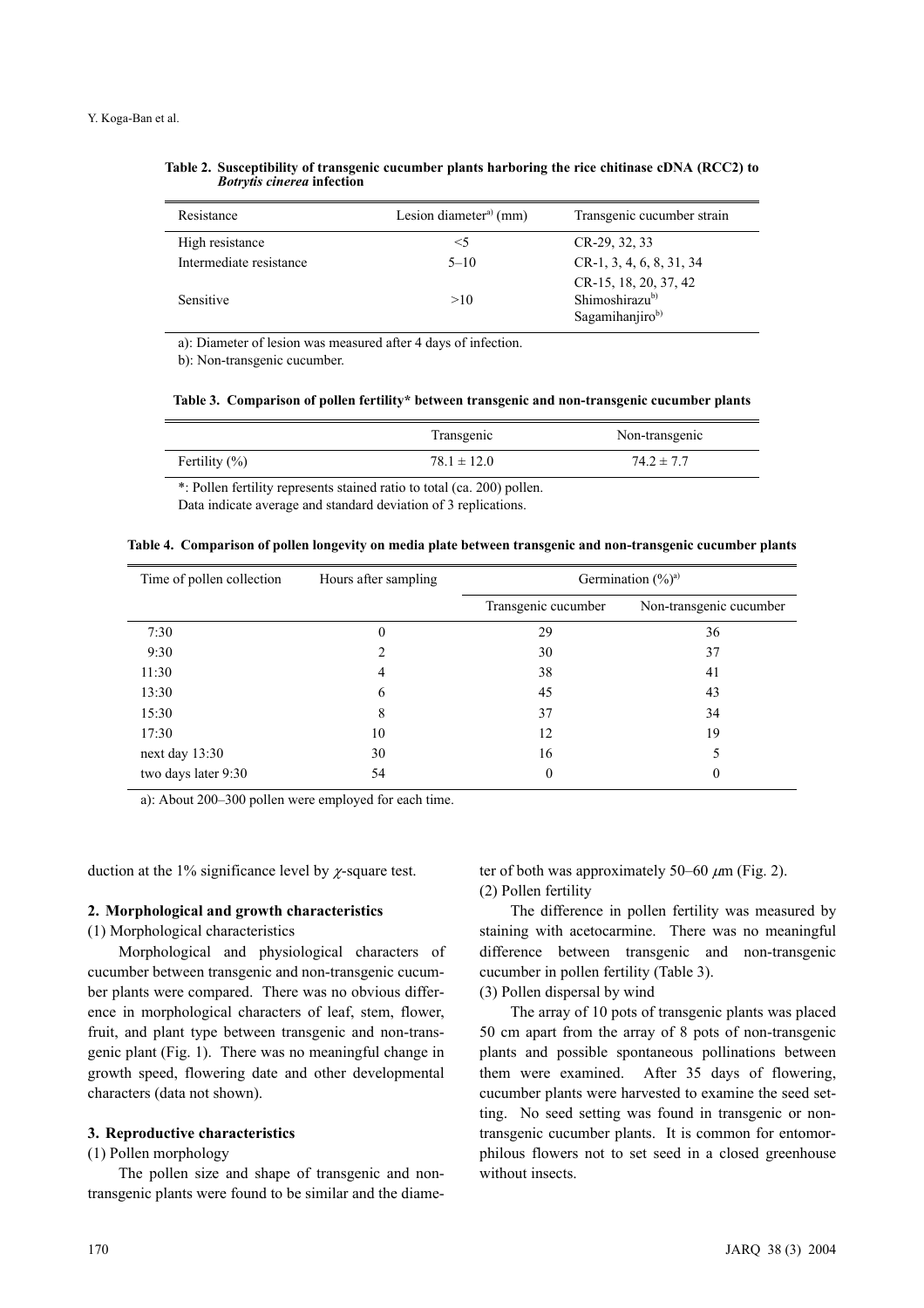Biosafety Assessment of Transgenic Cucumber Plants

# (4) Longevity of pollen

Pollen was put on media plates and the germination rate was observed after 2, 4, 6, 8, 10, 30, and 54 h (Table 4). There was no difference between transgenic and nontransgenic cucumber in pollen germination rates. (5) Seed fertility

Seeds of crossed flowers were obtained after maturation of cucumber fruits. The yield in number of transgenic cucumber plant seeds was similar to that of nontransgenic cucumber plants (data not shown).

# (6) Seed germination

Seed germination rate was almost 100% and there was no difference between transgenic and non-transgenic cucumber seeds.

(7) Cross compatibility with allied species

Transgenic and non-transgenic cucumber plants were crossed with allied species (*Cucumis melo* L., *C. anguria* L., *C. figarei* Del. ex Naud.) and no cross hybrid seeds were obtained.



**Fig. 1. Comparison of fruit and plant of transgenic (A) and non-transgenic (B) cucumber**



**Fig. 2. Pollen of transgenic cucumber (left) and non-transgenic cucumber (right)**







**Fig. 3. Overwintering ability experiment in the isolated field trial**

**Fig. 4. Cold tolerance experiment in a growth chamber**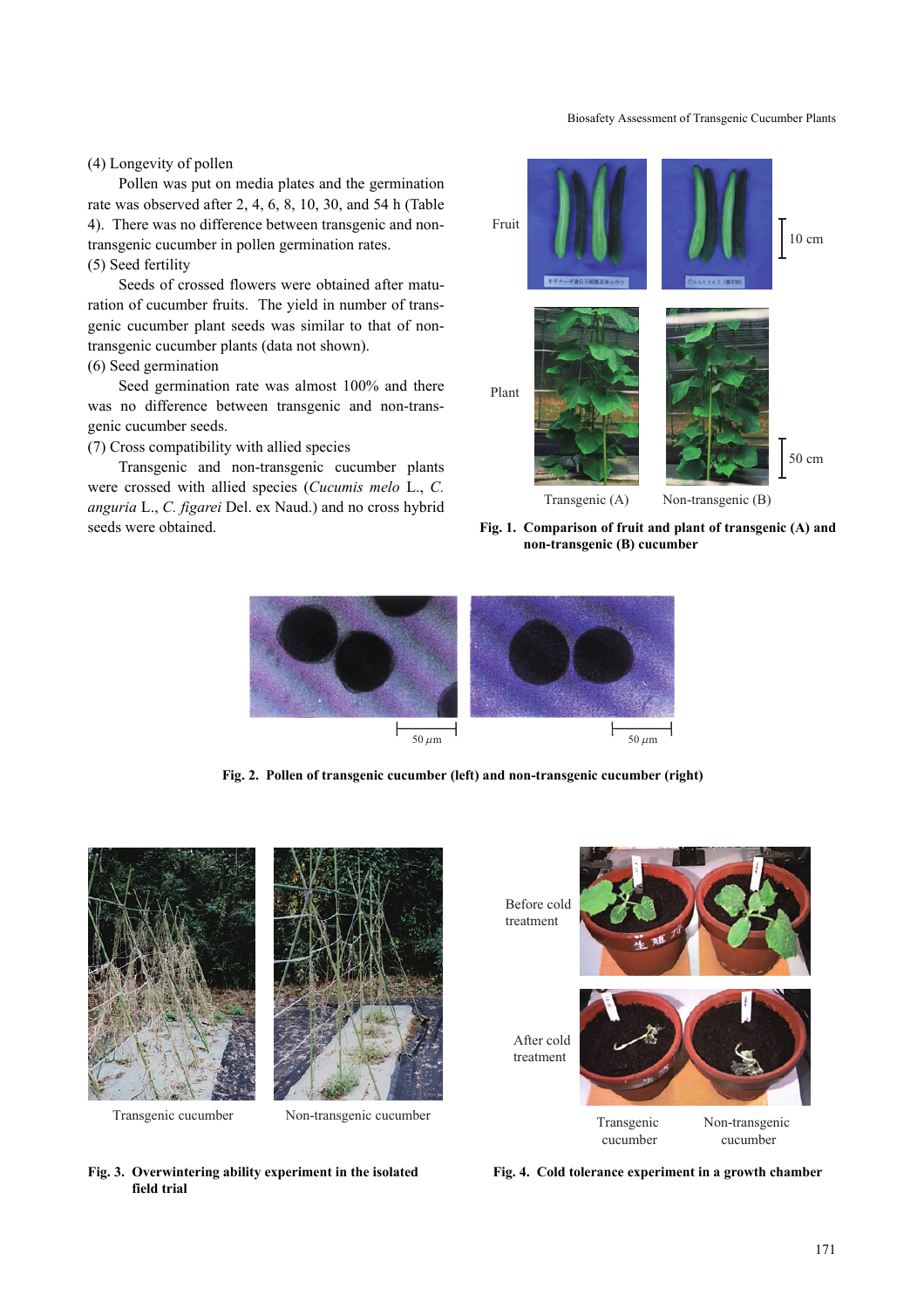Y. Koga-Ban et al.

### (8) Pollen scattering range

Pollen scattering range was determined at the isolated field trail. There were no differences between transgenic and non-transgenic cucumber plants in pollen scattering range (data not shown).

# (9) Perenniality

Perenniality of transgenic plants is very important for examining its weediness. We examined overwintering ability of cucumber plants in the isolated field trail and cold tolerance of cucumber seedlings in a growth chamber.

Both transgenic and non-transgenic cucumber plants withered in November after harvesting fruits in the isolated field trail (Fig. 3). Therefore, it was confirmed that neither transgenic nor non-transgenic cucumbers show overwintering ability.

Seedling plants of transgenic and non-transgenic cucumber treated at 4°C for one week did not have cold tolerance (Fig. 4).

### **4. Production of allelochemical-like substances**

(1) Phenolic acids produced in leaves and stems

Allelochemical-like substances of plant leaves and stems were measured by the broccoli germination rate. Germination rates were 99.2% (transgenic) and 99.6% (non-transgenic). Employing the t-test indicates no significant difference between transgenic and non-transgenic cucumber plants (Table 5).

Chromatograghical comparison of leaves and stems was also performed. HPLC data of transgenic and nontransgenic leaf extracts showed very similar signal profiles in peak position and peak form (Fig. 5). Although there were minor differences in peak height, we concluded these were the result of individual divergence as individual plants showed similar minor differences.

(2) Phenolic acids released from root

Allelochemical-like substances secreted from roots were measured by broccoli germination. Germination rates of broccoli in transgenic and non-transgenic cucumber root secreta were 91.2% and 93.2%, respectively. Employing the t-test indicates no significant difference between transgenic and non-transgenic cucumber plants (Table 5).

Chromatograghical comparison of root secreta was also carried out. Transgenic cucumber and non-transgenic cucumber roots were soaked and grown in distilled water. After 8 days, the water was analyzed by high pressure liquid chromatography (HPLC). HPLC data of transgenic and non-transgenic cucumber root secreta also showed almost the same signal profiles. There were also minor differences, which we attributed to individual divergence (Fig. 6).

(3) Production of volatile compounds

Effect of volatile compounds was measured by the germination rate of broccoli in an airtight plant box containing cucumber plants. Germination rates of broccoli in the plant boxes with transgenic or non-transgenic cucumber plants were 98.0% and 98.4%, respectively. Employing the t-test indicates no significant difference between transgenic and non-transgenic cucumber plants (Table 5).

Chromatograghical comparison of volatile compounds was also performed. The elution profile of volatile compounds from transgenic and non-transgenic cucumber plants was compared by gas chromatography (Fig. 7). The gas chromatography data of transgenic and non-transgenic cucumber plants also showed no meaningful difference in the peak position and peak form.

(4) Effect of transgenic cucumber-cultivated soil on the growth of succeeding cultivated crop

To evaluate the impact of cultivated soil, broccoli was cultivated again using the same soil. No significant differences in germination rate and seedling growth of broccoli were observed in soils in which transgenic or non-transgenic cucumber had been grown (Table 6).

**Table 5. Influence of biological products of transgenic or non-transgenic cucumber plants on broccoli germination**

| Growth condition   | Germination percentage |                |  |
|--------------------|------------------------|----------------|--|
|                    | Transgenic             | Non-transgenic |  |
| Plant extracts     | $99.2 \pm 1.1$         | $99.6 \pm 0.9$ |  |
| Root secreta       | $91.2 \pm 6.1$         | $93.2 \pm 5.4$ |  |
| Volatile compounds | $98.0 \pm 2.0$         | $98.4 \pm 2.4$ |  |

No significant difference was detected by t-test in all growth conditions. Data indicate average and standard deviation of 3 replications.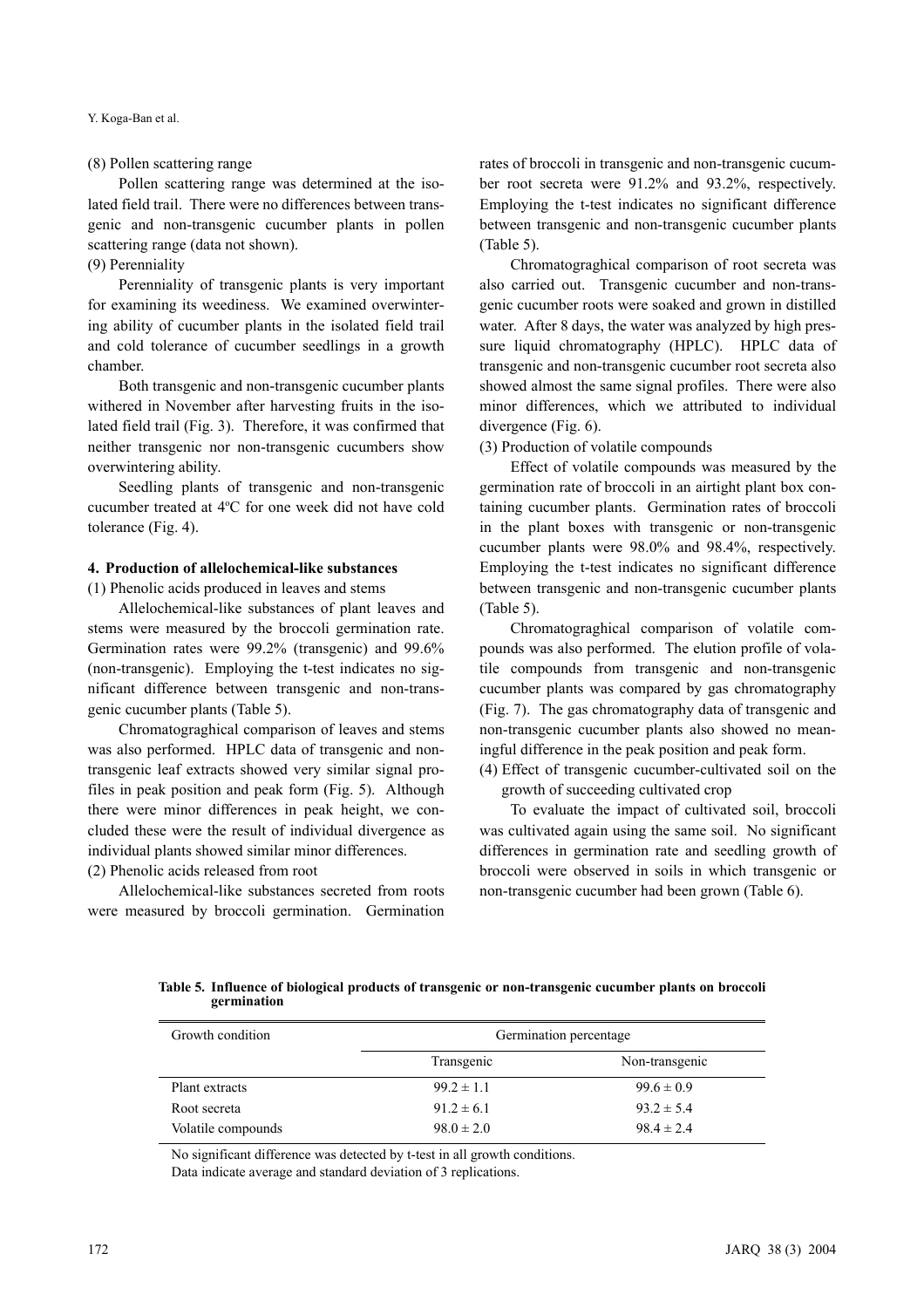

**Fig. 5. Elution profile of leaf extracts from transgenic and non-transgenic cucumber plants by HPLC**



**Fig. 6. Elution profile of root secreta from transgenic and non-transgenic cucumber plants by HPLC**



**Fig. 7. Elution profile of volatile compounds from transgenic and non-transgenic cucumber plants by gas chromatography**

### **5. Environmental effect**

(1) Influence on soil microflora

Number of microorganisms in the soil, in which transgenic or non-transgenic cucumber plants were grown, is indicated in Table 7. Number of bacteria and actinomycetes in non-transgenic cucumber-cultivated soil was a little larger than that in transgenic cucumbercultivated soil. Number of fungi was found to be vice versa. However, the values were quite similar and we considered that transgenic cucumber cultivation had no effect on soil microflora.

(2) Survey of flower visiting insects

Flower visiting insects at the transgenic and nontransgenic cucumber field was determined using an insect trapper. Insect trappers were located in the transgenic and non-transgenic cucumber field and the species of

**Table 6. Seed germination and seedling growth of broccoli planted in the soil in which transgenic and non-transgenic cucumber had been previously grown**

| Soil origin             | Germination<br>(%) | Plant length<br>(cm) | Fresh weight of<br>seedling $(g)$ |
|-------------------------|--------------------|----------------------|-----------------------------------|
| Transgenic cucumber     | $93.3 \pm 1.2$     | $9.8 \pm 1.2$        | $24.7 \pm 2.1$                    |
| Non-transgenic cucumber | $94.0 \pm 2.0$     | $9.6 \pm 1.0$        | $25.5 \pm 1.8$                    |

Data indicate average and standard deviation of 4 replicates with each 50 samples.

**Table 7. Number of microorganisms in the soil in which transgenic or non-transgenic cucumber plants were grown**

| Soil origin             |                     | No. of microorganisms (CFU/g soil) |                     |  |  |
|-------------------------|---------------------|------------------------------------|---------------------|--|--|
|                         | bacteria            | actinomycetes                      | fungi               |  |  |
| Transgenic cucumber     | $8.6 \times 10^{6}$ | $1.3 \times 10^{5}$                | $1.4 \times 10^{4}$ |  |  |
| Non-transgenic cucumber | $9.6 \times 10^{6}$ | $1.8 \times 10^{5}$                | $1.2 \times 10^{4}$ |  |  |

Numbers of microorganisms are the averages of the counts from 5 plants.